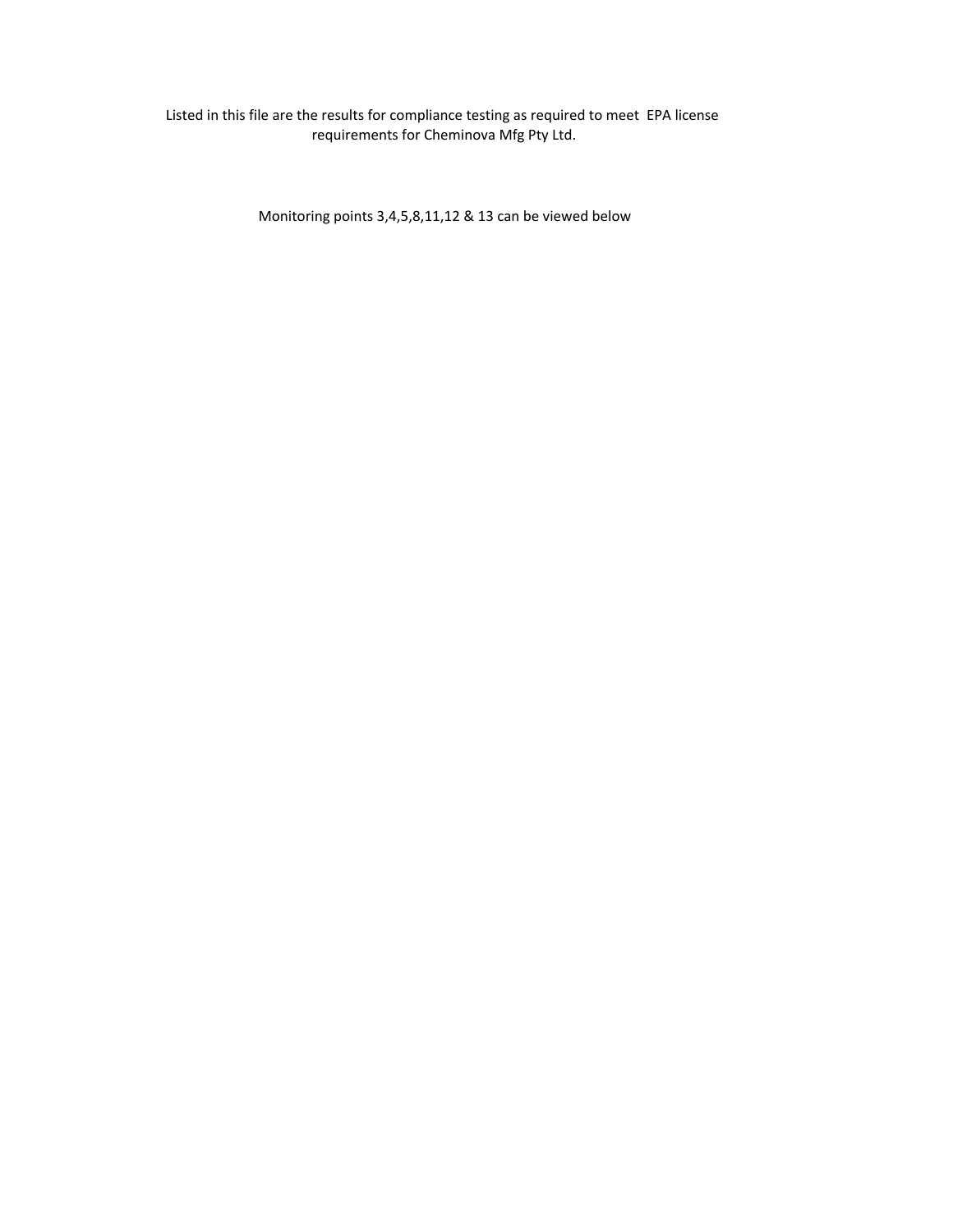# *EPA Sample Point 3 Results*

| Frequency | Sampled    | Obtained   | Published  | Pollutant   | <b>Units</b> | Value  | Limit       |
|-----------|------------|------------|------------|-------------|--------------|--------|-------------|
| Quarterly | 12/06/2014 | 24/06/2014 | 30/06/2014 | рH          | pH           | 7.51   | $6.5 - 8.5$ |
|           |            |            |            | COD         | μ/L          | 21     | 40          |
|           |            |            |            | <b>MBAS</b> | μ/L          | 0.2    | 0.5         |
|           |            |            |            | 2.4 D       | μ/L          | < 10   | 1400        |
|           |            |            |            | <b>MCPA</b> | μ/L          | ~10    | 14          |
|           |            |            |            | Glyphosate  | μ/L          | 34     | 3700        |
|           |            |            |            | Diquat      | μ/L          | < 0.05 | 14          |
|           |            |            |            | Paraguat    | μ/L          | < 0.1  | 5           |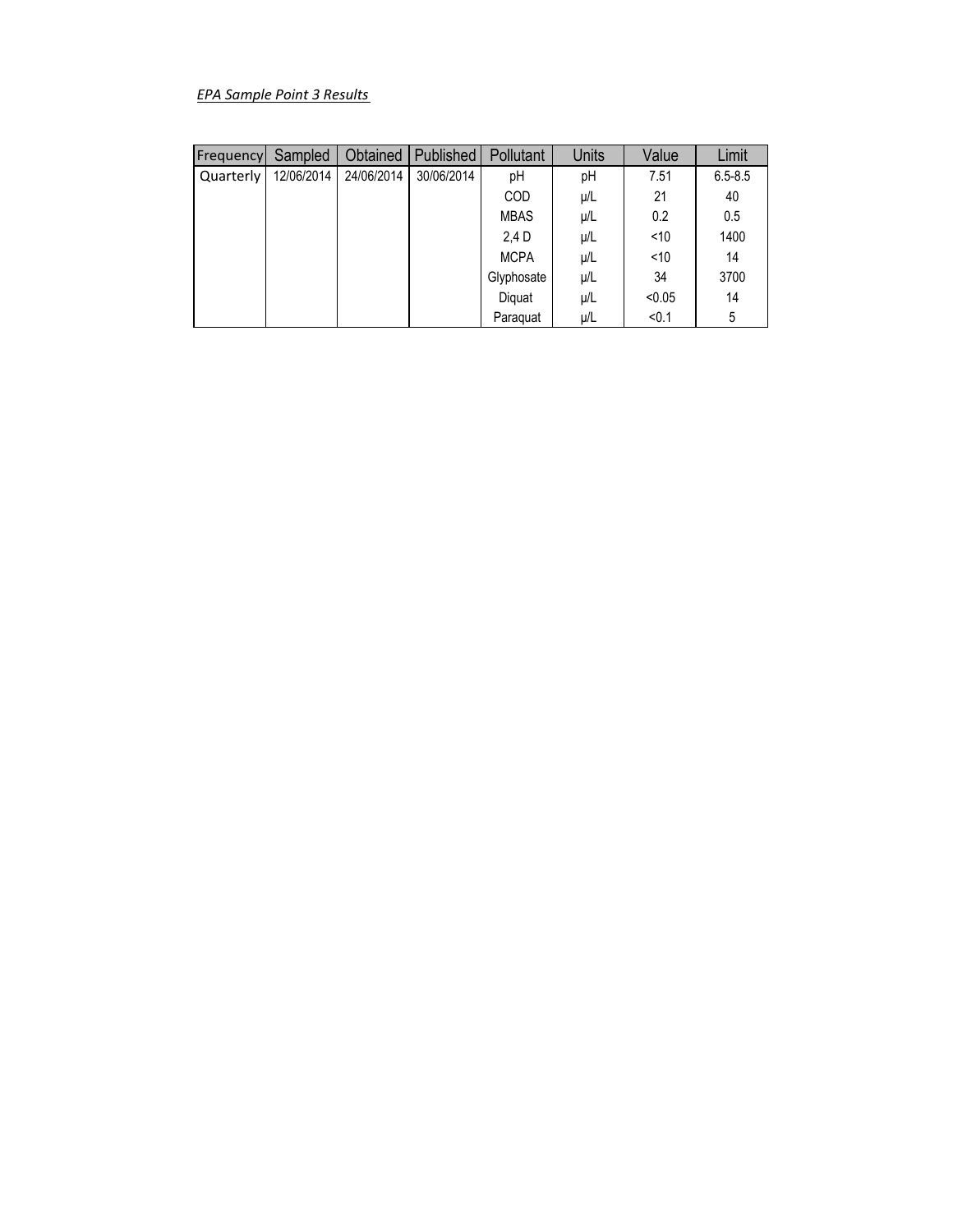# *EPA Sample Point 4 Results*

| Frequency | Sampled    | Obtained   | Published  | Pollutant   | <b>Units</b> | Value  | Limit       |
|-----------|------------|------------|------------|-------------|--------------|--------|-------------|
| Quarterly | 12/06/2014 | 24/06/2014 | 30/06/2014 | рH          | pH           | 7.84   | $6.5 - 8.5$ |
|           |            |            |            | COD         | μ/L          | 22     | 40          |
|           |            |            |            | <b>MBAS</b> | μ/L          | 0.1    | 0.5         |
|           |            |            |            | 2.4 D       | μ/L          | < 10   | 1400        |
|           |            |            |            | <b>MCPA</b> | μ/L          | ~10    | 14          |
|           |            |            |            | Glyphosate  | μ/L          | 18     | 3700        |
|           |            |            |            | Diquat      | μ/L          | < 0.05 | 14          |
|           |            |            |            | Paraguat    | μ/L          | < 0.10 | 5           |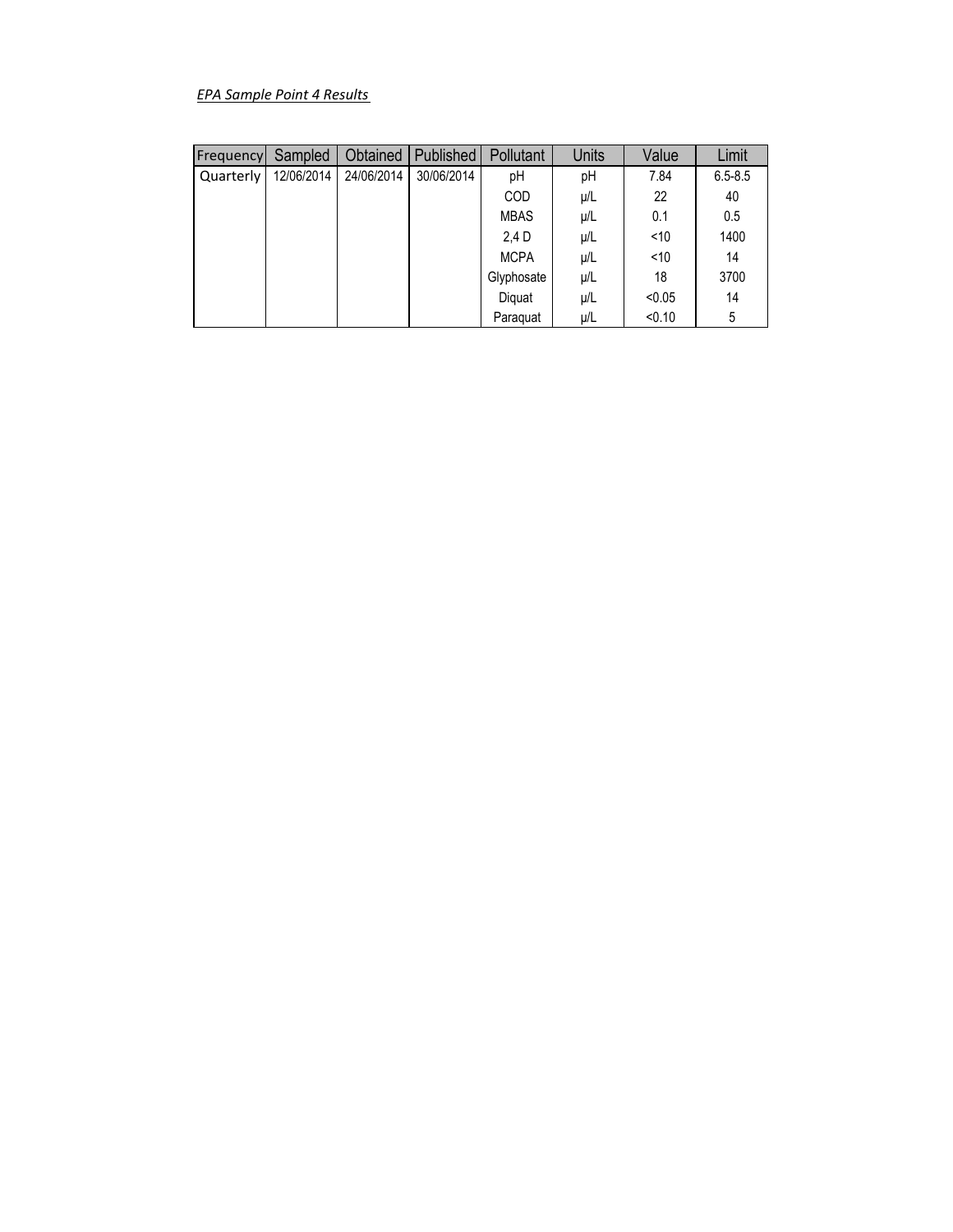# *EPA Sample Point 5 Results*

| Frequency | Sampled    | <b>Obtained</b> | <b>Published</b> | Pollutant   | <b>Units</b> | Value  | Limit |
|-----------|------------|-----------------|------------------|-------------|--------------|--------|-------|
| Annually  | 12/06/2014 | 24/06/2014      | 30/06/2014       | COD         | μ/L          | 282    | 40    |
|           |            |                 |                  | <b>MBAS</b> | μ/L          | 0.2    | 0.5   |
|           |            |                 |                  | 2.4 D       | μ/L          | < 10   | 1400  |
|           |            |                 |                  | <b>MCPA</b> | μ/L          | < 10   | 14    |
|           |            |                 |                  | Glyphosate  | μ/L          | < 10   | 3700  |
|           |            |                 |                  | Diguat      | μ/L          | < 0.05 | 14    |
|           |            |                 |                  | Paraguat    | μ/L          | < 0.10 | 5     |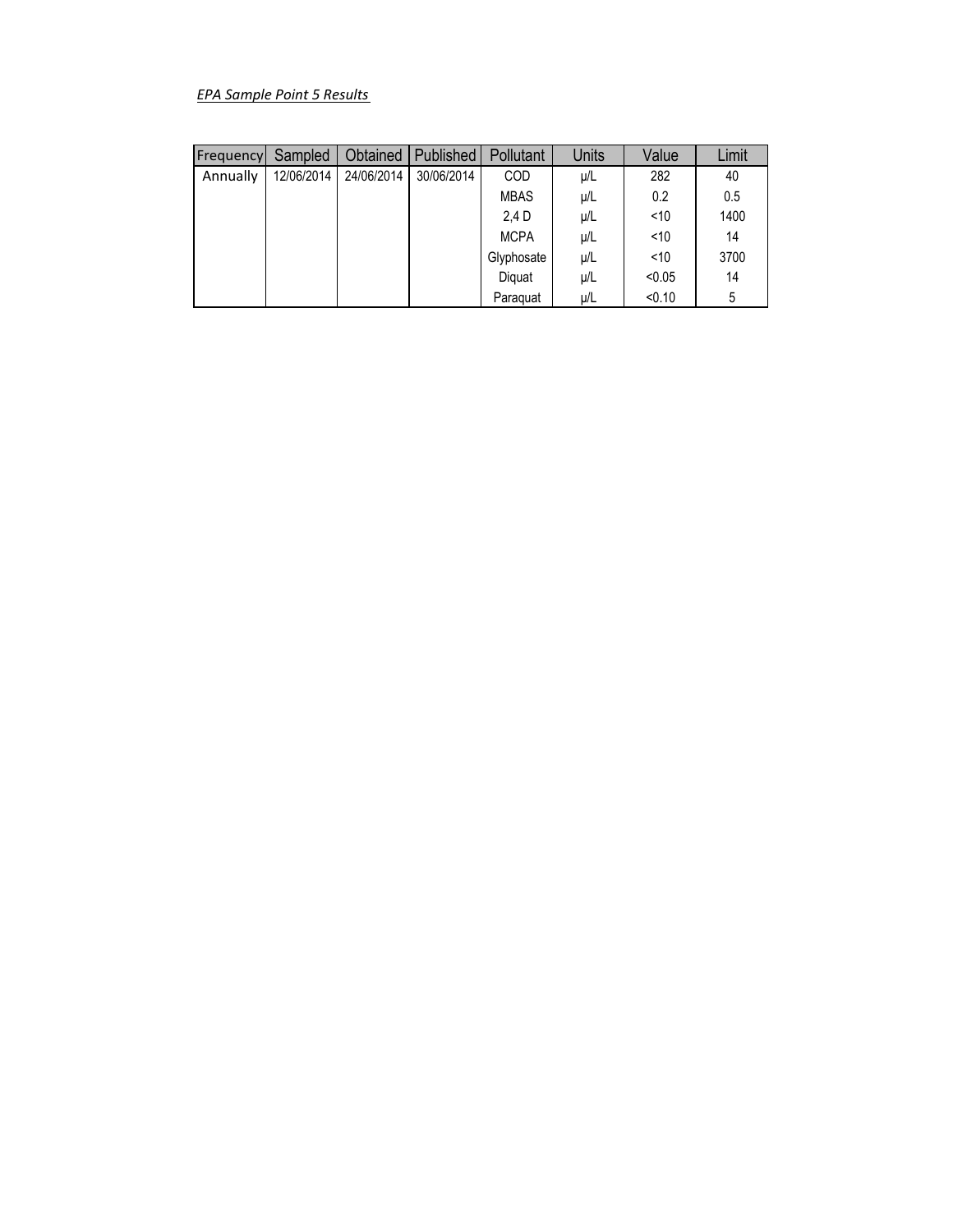# *EPA Sample Point 8 Results*

| Frequency Sampled | Obtained | Published                                                    | <b>Pollutant</b> | Units | Lowest<br>Value | Highest<br>Value |
|-------------------|----------|--------------------------------------------------------------|------------------|-------|-----------------|------------------|
|                   |          | Annually   12/06/2014   24/06/2014   30/06/2014   Pesticides |                  | mg/kg | < 0.02          | < 0.02           |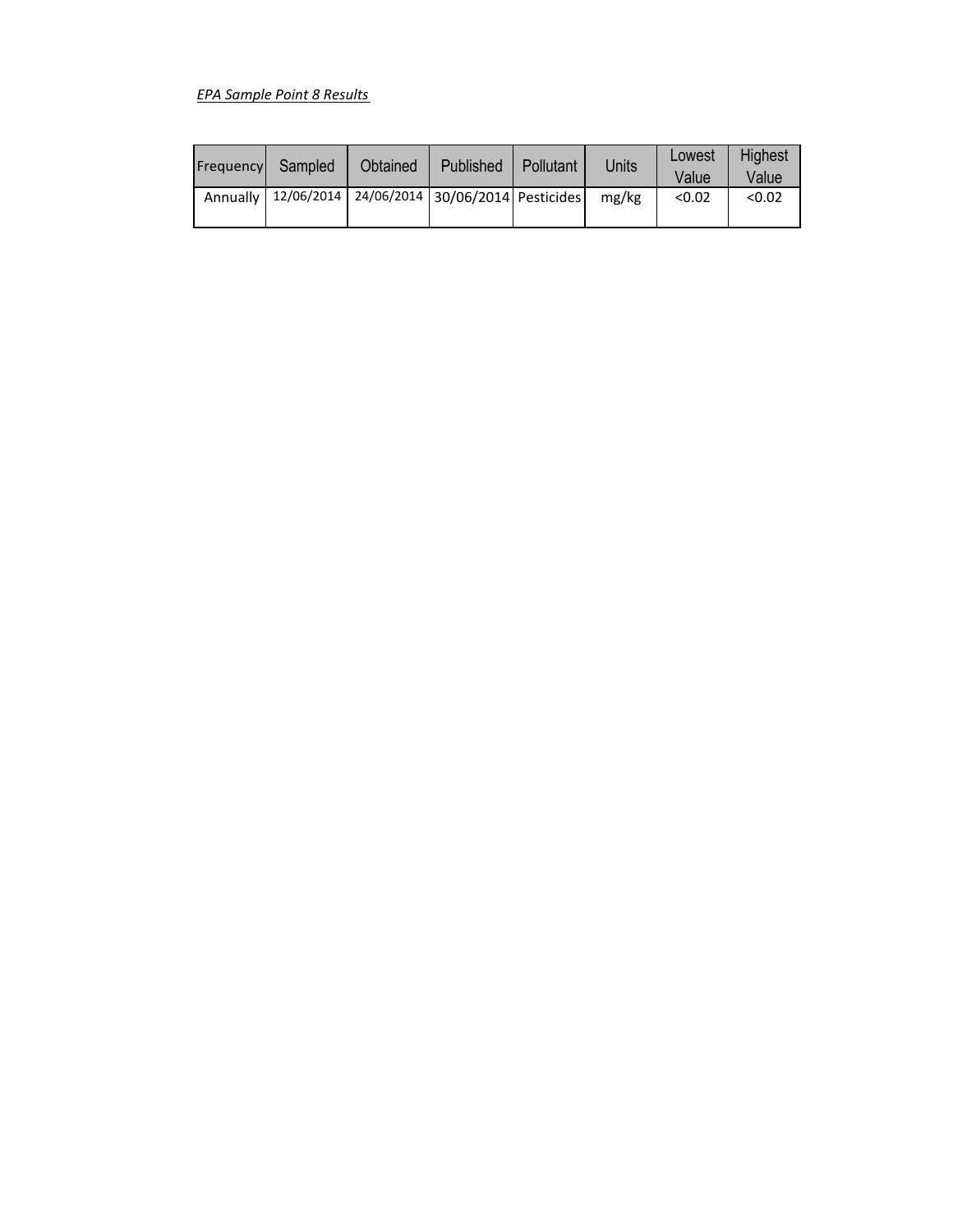# *EPA Sample Point 11 Results*

| Frequency | Sampled    | Obtained   | Published  | <b>Pollutant</b> | Units   | Value  | Limit |
|-----------|------------|------------|------------|------------------|---------|--------|-------|
| Quarterly | 12/06/2014 | 24/06/2014 | 30/06/2014 | 2.4 D            | $\mu/L$ | < 10   | 1400  |
|           |            |            |            | <b>MCPA</b>      | $\mu/L$ | < 10   | 14    |
|           |            |            |            | Glyphosate       | $\mu/L$ | < 10   | 3700  |
|           |            |            |            | Diguat           | μ/L     | < 0.05 | 14    |
|           |            |            |            | Paraguat         | μ/L     | < 0.10 | 5     |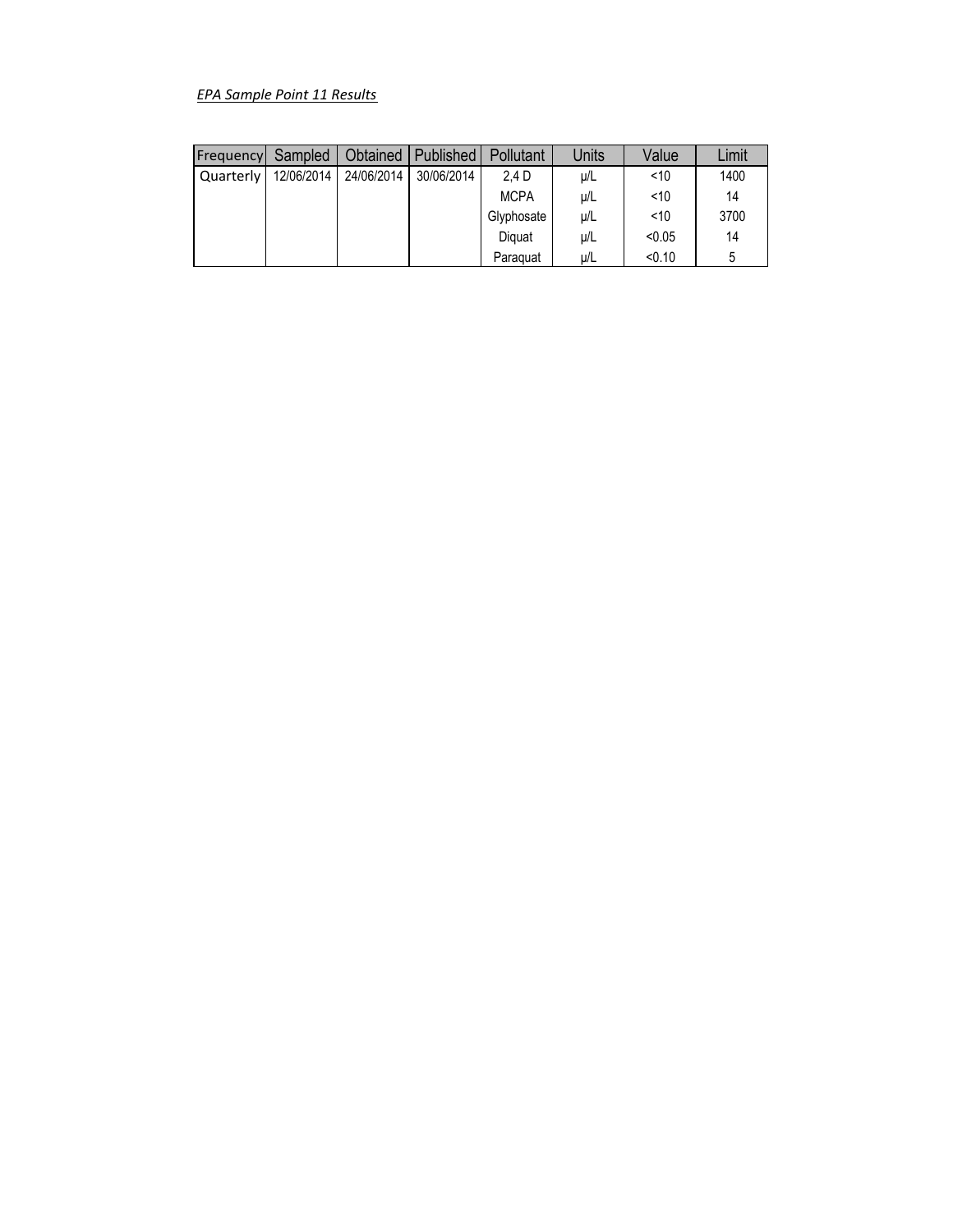# *EPA Sample Point 12 Results*

| Frequency | Sampled    | Obtained   | Published  | <b>Pollutant</b> | Units   | Value  | Limit |
|-----------|------------|------------|------------|------------------|---------|--------|-------|
| Quarterly | 12/06/2014 | 24/06/2014 | 30/06/2014 | 2.4 D            | $\mu/L$ | < 10   | 1400  |
|           |            |            |            | <b>MCPA</b>      | $\mu/L$ | < 10   | 14    |
|           |            |            |            | Glyphosate       | $\mu/L$ | < 10   | 3700  |
|           |            |            |            | Diguat           | μ/L     | < 0.05 | 14    |
|           |            |            |            | Paraguat         | μ/L     | < 0.10 | 5     |